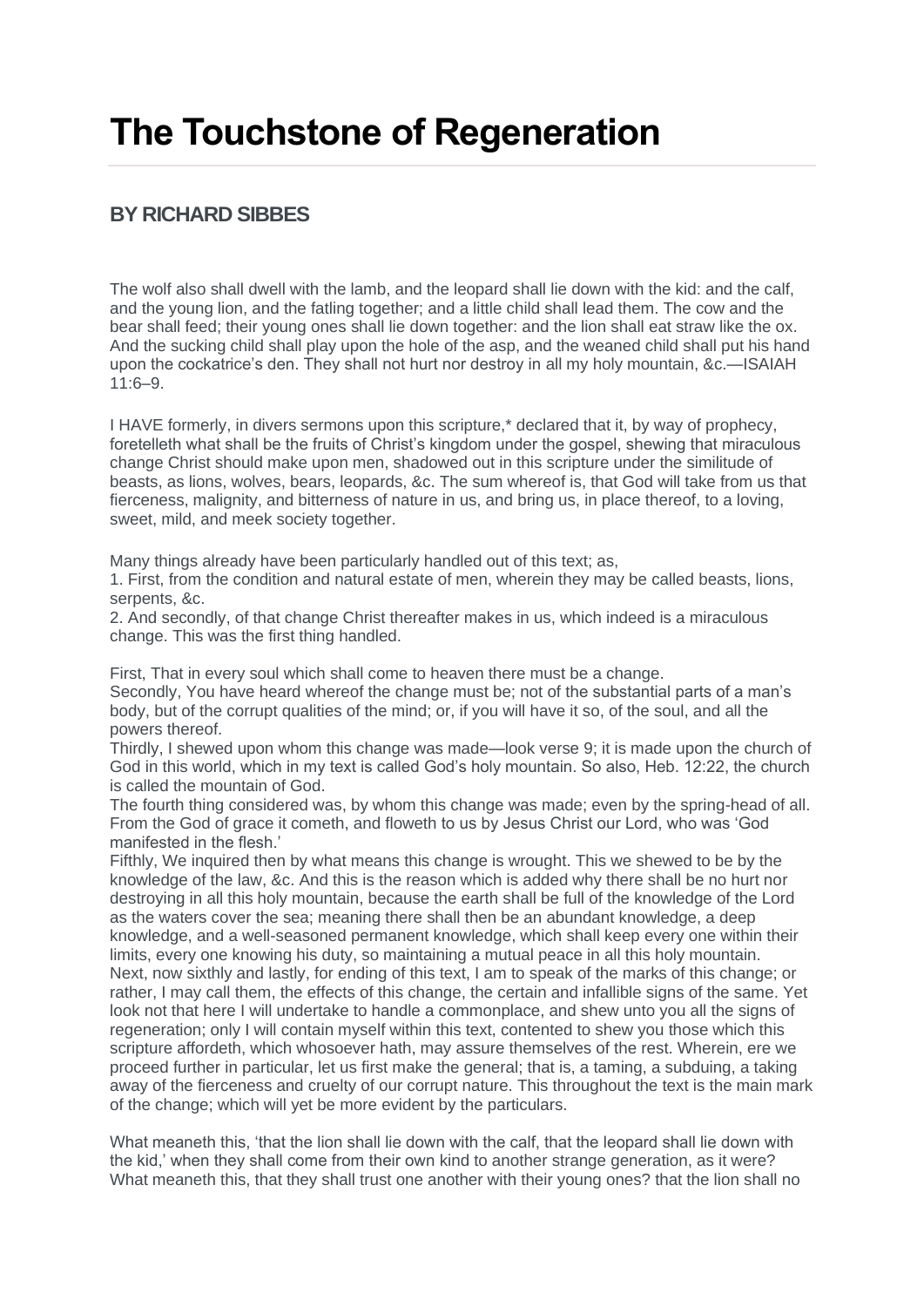more prey upon blood, as in times past, but eat straw with the ox? that the serpent shall let the little child play upon the hole of his den? and all these to be so tamed that a little child should lead them, take them, and rule them? What meaneth all this but this,

That it is an eminent and infallible mark of regeneration to have the violence and fierceness of our cruel nature taken away. This is a sure sign; for this look Rom. 1:29, how naturally the heart is filled with all maliciousness and sinful cruelty, which to be subdued and tamed is a special grace; so Gal. 6:7–9, and Eph. 4:17, et seq. There you may see the fruits of the old man to be idolatry, witchcraft, hatred, variance, wrath, strife, sedition, &c.; there you may also read of a change, of a renewing of the new man in love, joy, peace, long-suffering, gentleness, goodness, faith, meekness, temperance, against whom there is no law. There you may see what a great alteration this change maketh, and what the marks of corruption are.

But yet there it is worth the marking, that here in these places the Holy Ghost calleth for works of mercy, to perform duties to men, meekness, temperance, patience, &c., not mentioning duties directly due unto God. Why are these duties towards men so much urged, but to shew that our corruption is not so much manifested in the worship of God as in works of mercy to men? Therefore it is that all the prophets do so call for works of mercy, that Christ himself so inviteth thereunto, because men may deceive the world with a counterfeit show of outward justice to God, but in works of mercy there is no means to escape, Micah 6:7. 'If the first-born, or ten thousand rivers of oil,' with a number of the like sacrifices, might please God, all would be given for the sin of the soul; but the Lord calleth for works of mercy, meekness, and to walk humbly with God.

Now the cause why men are so hardly brought to be merciful to others, and more easily to works of piety towards God's worship, I take to be, because, as it is John 8:44, 'the devil is a liar and a murderer from the beginning.' Now his prime quality being to be a murderer, he worketh so in the children of disobedience, that, like unto him, they have a murderous disposition to shew no mercy, to relieve none, which sheweth that such are poisoned with the same sorts of poison wherewith he is infected. Thus you see there must be a general meekness in all who are heavenly wise, far from this murderous disposition. So James 3:13, he saith, 'Who is a wise man, and endued with knowledge among you? let him shew out of a good conversation his works, with meekness of wisdom.' There he speaks of a devilish wisdom, which comes not from above, 'which is full of envying and strife; but the wisdom which is from above is first pure, then peaceable, gentle, and easy to be entreated, full of mercy and good fruits,' &c. Thus he shews by what coat-armour\* a Christian must be known; how the sons of God must be discerned. This is the general mark: if that natural cruelty and bitterness bred in us be taken away, and meekness, gentleness, and the like, put in place thereof, this for the general is a sure sign that the change is made, regeneration is begun. Now I come to speak of these marks and infallible signs of regeneration contained in this text, which must be in some measure in the party regenerate. The first is,

# **1. Harmlessness.**

Which, though it be a thing that runs along the body of my text, and is last named, yet here I bring it first, because it is partly implied in all; for in this, that it is said 'the little child shall play upon the hole of the asp,' and take no hurt, what doth this imply but a mild and harmless disposition, contrary to our natural fierceness and cruelty? It is written, Prov. 3:27, 'Withhold not good from them to whom it is due, though it be in thy power to do it.' As I take it, by good in that place is meant works of mercy; that we must be so like God as may be in works of charity. He that refuseth works of mercy to those in need, he is a murderer. How can a man say he is renewed, unless in some sort he be like unto God in mercifulness? We see the wicked, it is a prime quality in them to do mischief; they delight in evil; it is meat and drink to them to do wickedly; they are still musing on some cursed deed or other. But it is a property of God's child to be harmless. Yet for further trial of this grace note we two signs of this sign.

First, If we would not do evil, though we might do it unseen of any creature: as, when a little child shall lay his hand on the cockatrice's den, the serpent might sting, and yet, unseen of any, pull in the head again. This, likewise, is a true sign of harmlessness—when, though a man may do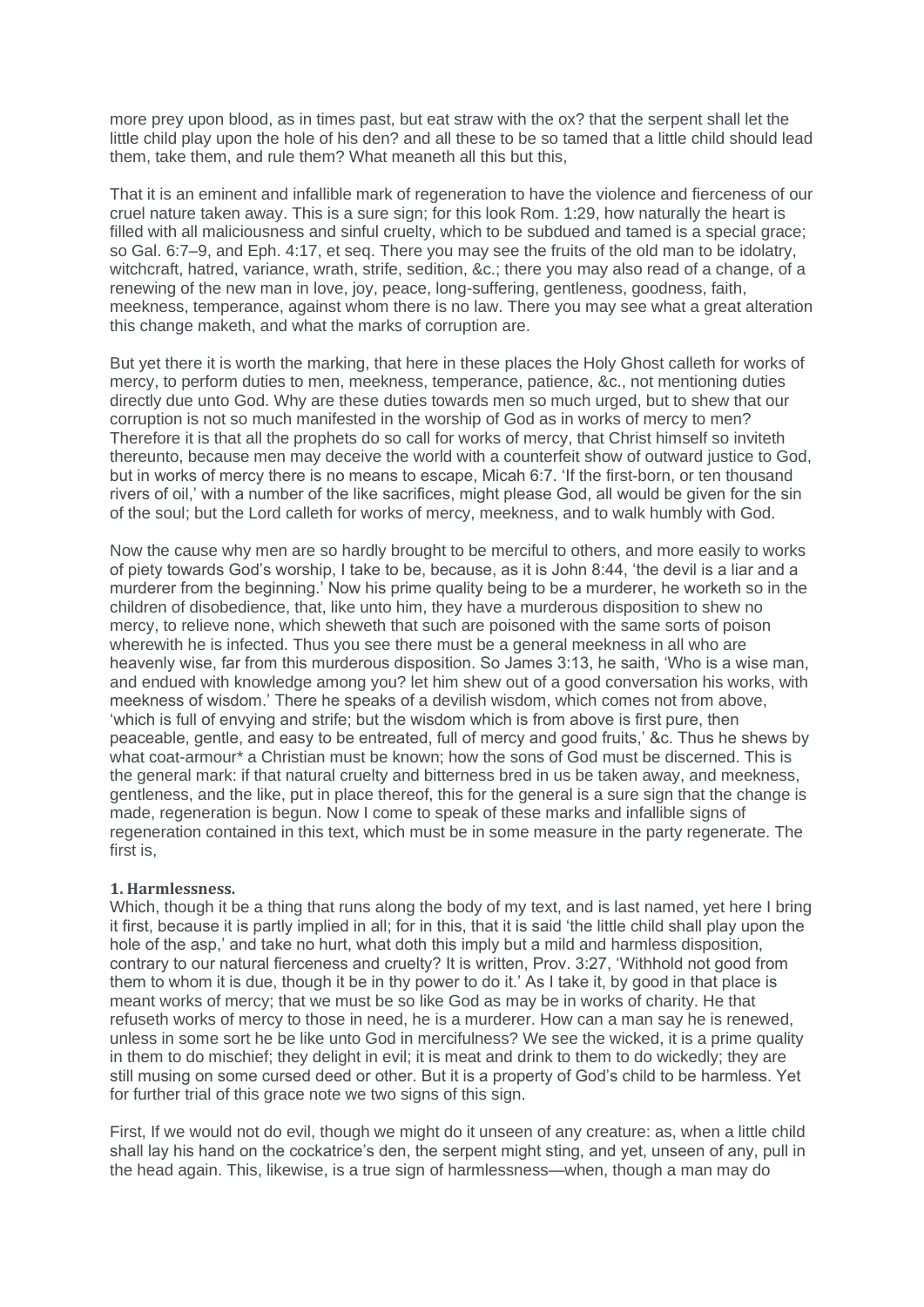some hurt unseen, yet he will not. Thus was not Herod; he abstained a-while from beheading of John Baptist, but it was more for fear of the people, than any other cause. Therefore, Christ, in another place, calleth him a fox, Luke 13:32, so far was he from this harmlessness we speak of. Thus we see the doctrine of Christ may be preached to a-many, but the power of the same extendeth but to a few.

Beloved, I would have all of us to consider this. We live, all of us, in the kingdom of Christ; but where is the man that, though he might do evil unseen, yet would not do it? We have a worthy pattern of this grace in Joseph, Gen. 39:9, who, though he might have done evil unseen, yet would not, 'Oh,' saith he, 'how shall I do this evil, and sin against God?' and offend God. Oh, how many are there which withhold the passions of their tongues, and the violence of their hands, only because they are not able to work mischief! How many men now smooth the hands of God's people, and say as they say, only because they dare not, and cannot do them mischief, who, if that opportunity served, would sting them! This will shew a change to be made, and we to be harmless, if, when opportunity of doing evil is offered, yet we can abstain.

A second sign of this sign is, when, though a man hath provocation to do evil, yet he will abstain. This is a sound trial. We see it is said, that the little child shall play upon the hole of the asp, and the weaned child shall lay his hand upon the cockatrice's den. Is not here provocation, and yet no hurt done? In this the Holy Ghost would give us a sure sign indeed. Many men are of a mild natural disposition, and so may, perhaps, forbear mischief when it is in their power. And so, many men, which are merely natural, may bear with religion for some by-respects. But, provoke them, and then you shall have them all of a fire, ready to fly in your face. What religion is there in this? For to do good for good, and evil for evil,—this, Christ says, even publicans may do: there is no thank in this; but if, when we are provoked, we can forbear to revenge, this is a blessed thing. If there be true love in our hearts, the apostle says, 1 Cor. 13:5, that it is not 'provoked.' And it is written, Isa. 53:7, that Christ 'he was afflicted, oppressed, yet opened he not his mouth: he is brought as a lamb to the slaughter, and as a sheep before her shearers is dumb, so opened not he his mouth.' This he did, thus holy men have done, and this, if we would see life, we must do. Yet we see, though we should be like sheep, even they will now and then push at one another; but this is not with much violence; besides that, it doth not endure. The apostle wills us to forbear, forgive one another; so this strife hath an end. Therefore, if I cannot forgive in a small matter, but that either my tongue must fly out in words, or the heart be set on mischief, this is a woeful estate. If this be all our goodness, surely it is miserable goodness; here is no harmlessness: suspect thy estate. But the true goodness and blessed estate is to follow that counsel of our Saviour Christ, 'Bless them that curse and persecute you,' &c., Mat. 5:44. This, then, is harmlessness, when there is afforded unto us both secret occasion and provocation to do evil, and yet we abstain. So much for the first.

Now I pass to the second, which is

# **2. Sociableness.**

Which is set out in the whole body of my text. But with whom is it that this society holdeth? Not of lions with lions, or wild beasts with wild beasts; and yet many of these cannot endure one another: for the rhinoceros and the unicorn, when they meet, they fight; so doth the wild horse and the bear; but if at length they agree, this sociableness of theirs is of wicked beasts one with another. But this is more, that the wolf and the lamb, the cow and the bear, the leopard and the kid, the calf and the young lion, shall lie down together, and that the little child shall play upon the hole of the asp. This implies, not only a simple society, as among wild beasts, but a sociableness, as it were, among those of another generation.\*

To apply this unto ourselves: there be good bands of our sociableness one with another, both reason and speech; for, naturally, all of us have been lions, bears, and wolves, and unsociable haters of goodness in others. Now, then, this sociableness with those former servants of God, who have been called, this is a very sure mark of this change in us; so the apostle speaks, 1 John 4:14, 'By this we know we are translated from death to life, because we love the brethren.' And so Christ; our master, speaketh, 'By this shall all men know that ye are my disciples, if ye love one another.' This nearness imports consanguinity. It is common, in the Scripture, to call the children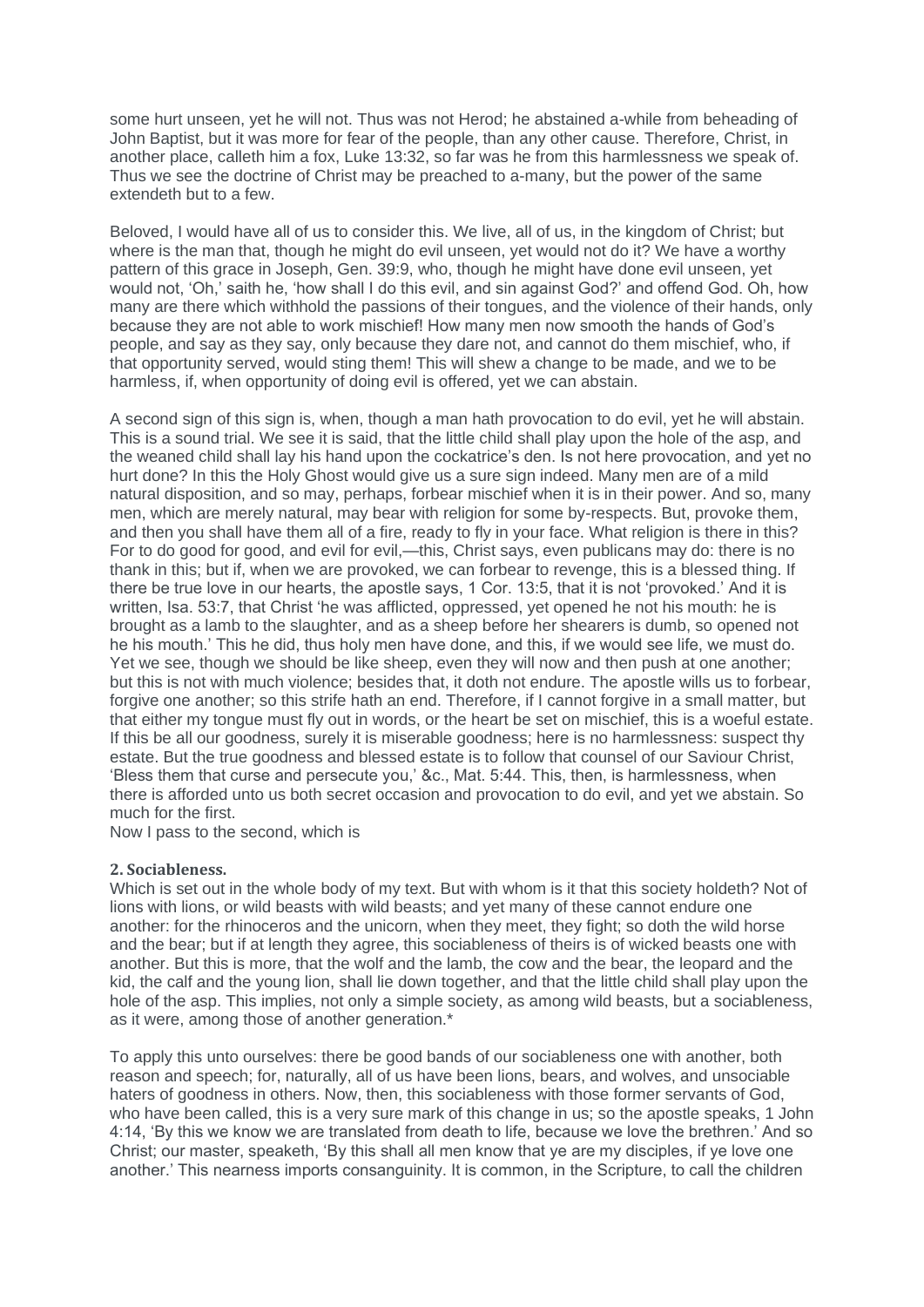of God brethren.

[1.] No man can love a saint, as a saint, but a saint. This is a sure sign of this sign. For this cause, the apostle to Philemon, he rejoiceth for his faith to God, and love to the brethren, ver. 5. And so again, ver. 7, it was his joy that the brethren were comforted. The reason hereof is, because, as there is a natural enmity among us by sin, to shew a difference, the children of God must rejoice in unity.

Further, a true trial of sociableness is, when men will joy to sort themselves with those with whom formerly they have been most unsociable, and whose company they most loathed: as, first, we see the wolf doth lie down with the lamb, which is a slow beast; secondly, the leopard with the kid; thirdly, the young lion and the calf, for these fat beasts are, for the most part, a prey to the lion; fourthly, the cow and the bear, for the cow is a prey to the bear; fifthly, the serpent is especially an enemy to mankind, as, Gen. 3:15, God said, 'I will put enmity betwixt thy seed and that of the woman.' This, I confess, is chiefly meant of the devil, yet the extent thereof reacheth thus far unto us, who naturally loathe serpents, that so great shall this sociableness be, that even a little child shall play upon the hole of the asp, and receive no harm. Now, when all these are reconciled thus, where formerly was special envy, this is a true trial of sociableness. For further proof hereof, note an idolater when he is converted, none are so dear unto him as God's servants. The voluptuous man, having left his lust, loves none so well as Christ's people; the riotous man, having left his excess, loveth none so well as the sober; the atheistical, profane man delighteth, being changed, so much in none as the truest worshippers: so, we see, though before conversion men may roar like bears, as Isa. 59:11, yet, being tamed, it is said, Jer. 31:9, that then they shall come weeping, &c., and draw into sociableness with others formerly hated. When some men come to be of our religion, and yet keep such about them as are not sincere, this is no good sign. But, take this for a sure rule, that no man is truly turned unto God, but he that loveth the society he formerly hated.

[2.] A second sign of this sign is, to love every brother, yea, though it were to lay down our life for a brother. But how is this implied?—'The calf and the young lion shall lie down together.' If the young lion can endure not to raven on the calf, then it can endure any other of that kind. Beloved, it is a special grace to love all the brethren, without respect of persons. So the prophet David, Ps. 119:63, says, 'I am a companion of all those that fear thee.' Here is implied, not to love some one brother, but the brethren. I confess, for some special cause a man may rejoice and delight more in the company of some, than of others; as David, Ps. 16:2, 'But to the saints that are in the earth, and to the excellent, all my delight is in them.' So that, I say, for some special grace, or graces, one may love one better than another. Thus Christ loved John best, being called the beloved disciple, which was not for any special grace in John, but from a kind of sympathy in natures, which many times, from a hidden cause, produceth much love. But, if we have respect of persons, as it is, James 2:3, we are to blame. If we respect a great rich man, with a little grace, more than a poor man with a great deal; or, if we respect not a poor man as a rich, with alike graces. We see, Acts 8:14, et seq., when Philip preached at Samaria, Simon Magus did cleave also to him; but it seems he did not stick so close to Philip for his graces, as it appeareth he did for somewhat in his person. Brethren, if partially we admire some for their persons, it is suspicious. It is dangerous too much to admire fleshly excellency, for those gifts of goodness in the same. If I do truly love goodness in rich apparel, why do I not also love it in rags? Beloved, if we love not thus, we love with the parrot, our love is not true; there ought ever to be the like love in kind, though not in measure.

Now I come to the third mark, which is,

# **3. Constancy.**

How is this implied? By dwelling and lying together. You shall have beasts meet together, by chance, yet part asunder quickly again; but when they lie and dwell together in constant abode, this is a sure sign. You shall have many companions go with a man, for fashion's sake, to the church, and yet leave going ere it be long; you shall have some men sick, and then, like a serpent frozen in winter, which casts his skin, you shall have them cast their skin a little, that is, send for a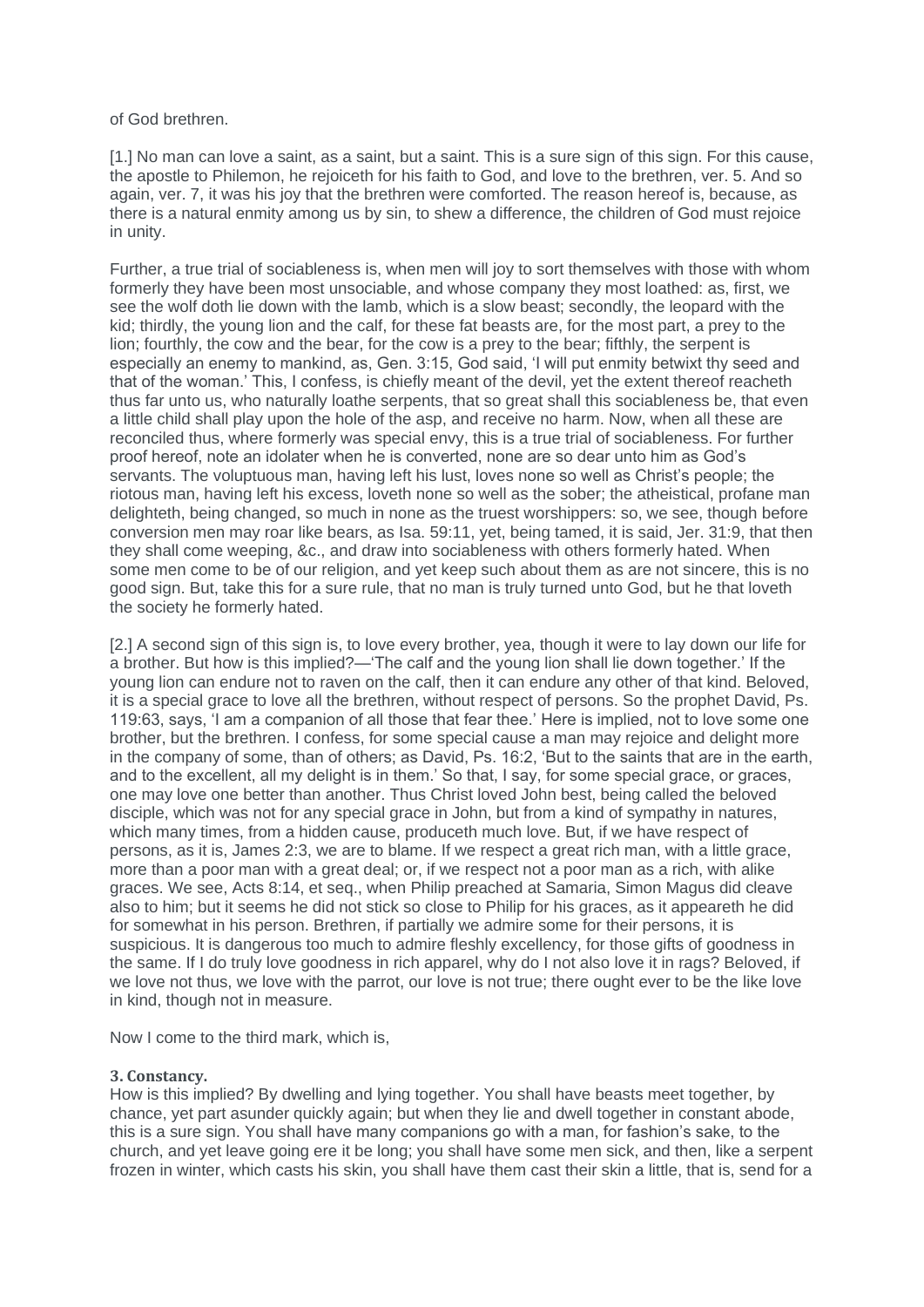preacher, or such a man, make confession of their sins, saying, Oh, if God will spare me, I will become a new man, I will never do as I have done, I will never any more haunt such company; but yet, when he is well, within a month after, where shall you find him? Not with the lambs, but with the bears, and wolves, and lions. Thus, when we can constantly hold on with an unmoved, constant affection, to the children of God, this is a sure sign.

#### But I hasten to the next. The fourth is,

# **4. Inwardness.**

How is this implied? Their little ones shall lie down together. There is nothing so dear unto all creatures as their young ones, of which they are most jealous. There are no creatures which are not jealous and tender of their young ones, chiefly the bear, which is most of all tender, fighting sometimes, even to the death, in defence of her young ones. But this, that the little ones of the bear, and of the cow, shall lie together, this implies an inwardness together, such an inwardness as I think is meant, Acts 4:32, where it is said, 'These dwelt together, and possessed all things in common use.' Yet not losing that title they had unto the same as their own; and, ver. 34, their charity is described, that 'no man lacked anything which another had, but in necessity all things were common.' This, their united charity to help others, was their little ones which did lie together. And this, also, must be our trial, if whatsoever is dear and near unto us, even our young little ones, if they be ready to lie down together with the necessities of others, this is inwardness. Think of this also, that this dwelling and lying together is a thing free, not any way constrained. This is a trial of our sociableness, not when we are tied together in a cage, but at liberty, and then we dwell together; for many keep company now together, both in dwelling and lying together, which would fly out if time served. We read in the book of Esther, that when the Jews had the better hand, many of their enemies joined with them, but not of love, but because they had the better hand of their enemies, Esther 10:3; and so, when the people of God came from Egypt, many of the people, because of their prosperity, did join with them; and now also, in the time of the gospel, I appeal to the consciences of many among us, whether they do not lie down with us for fear now. Let no man think amiss of me for that I thus speak, for now such join with us, who, if they had another day, would shew other strange tricks unto us; and, as it is, Jer. 18:18, 'let us smite him with our tongues;' so many of these are ready to smite us with their tongues now, who seem to be inward with us. What would these do if the day were their own? Beloved, such men cannot be of God, who thus do malign the servants of God. You may couple beasts together in a chain, but, being loose, they run asunder again; so many now, like such beasts among us, are tied with chains for a while, but untie them once, and all is gone. Many of these, when once they are loose, keep company with bears and wolves.

#### But I hasten to the fifth, which is,

#### **5. Tractableness.**

How is this implied? A little child shall lead them and rule them. It is a true sign of grace when we become easy to be ruled and brought in compass. We read of lions to have been tamed to draw in chariots; this is tractableness. So when a poor servant of God hath nothing but his simplicity to bring us in, this is tractableness, when we can be content to be brought in even by men inferior to us, that are simple and of mean gifts. So when the husband can endure to be brought home by the wife, being wiser and of more knowledge than she; when the wife can be content to be brought home by the daughter or maid-servant, like Job, who despised not the counsel of his own servants, Job 31:13; this is tractableness. To be brief, when men can be content to come to their old, ancient food.

# **6. Simplicity,**

Which is the sixth and last sign of this change. This is a sure trial of regeneration. But how is this implied? That the lion shall eat straw like the ox. Beasts at the beginning were not thus cruel as since the fall of man, but did feed on grass, &c.; so the Holy Ghost doth imply, that when our state is come back to that it was at the beginning, as near as may be, that is to say, when the lost image of God is so restored in us that a man is come to his former food again, that as then, so now, he feeds on the contemplation of the wisdom of God, the justice of God, the mercy of God, the greatness and power of God, the abundant goodness and truth of God, &c., this is a sure sign of regeneration. Cain he was bloody, and fed upon blood; therefore, as it is John 4:32, when a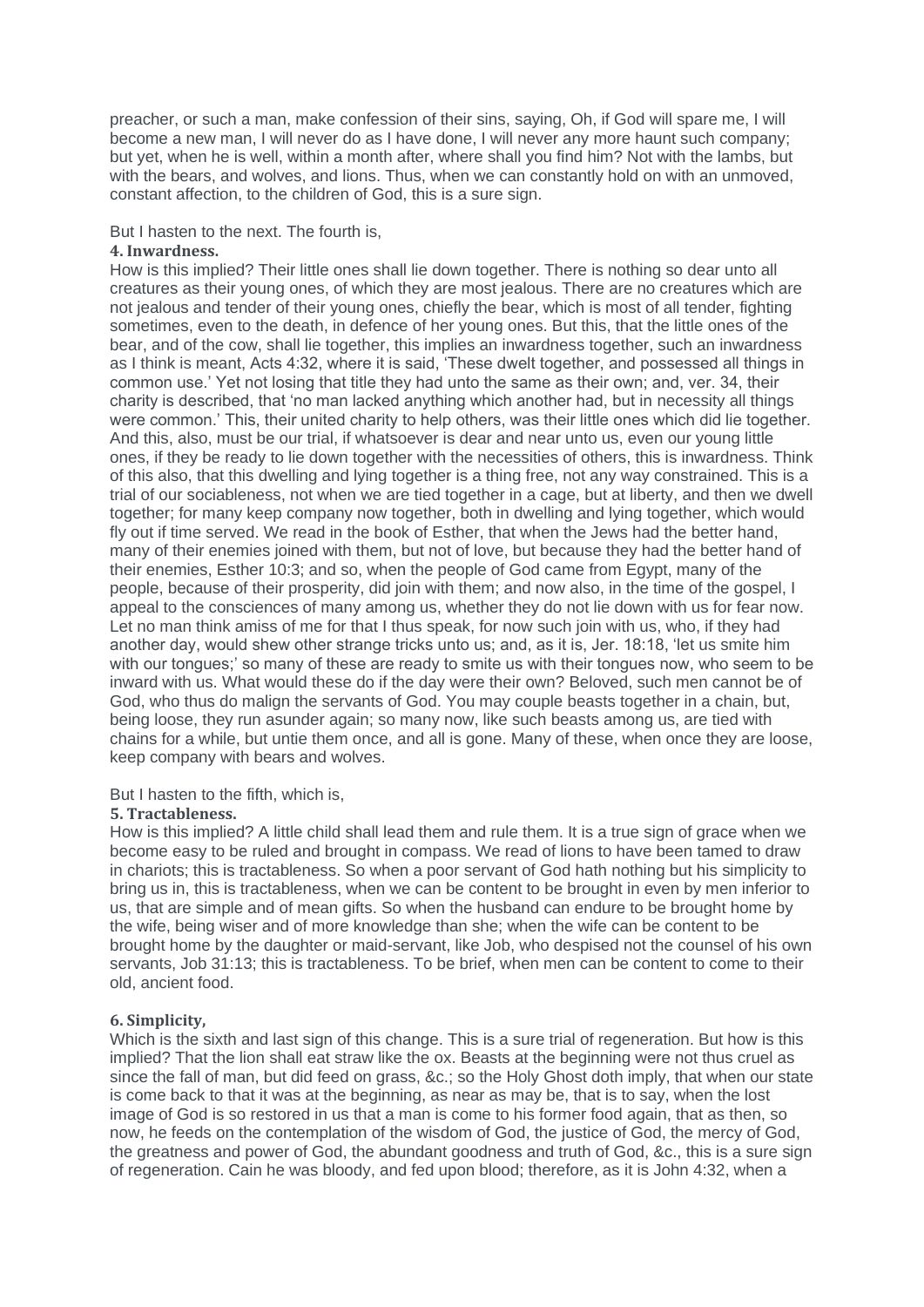man is come thus far, that he hath meat which one seeth not, whereupon he feedeth, holy thoughts, holy meditations, &c., when he can suck the breasts of God's consolations, whereon his children feed, to draw virtue from the same unto himself, this is a sure sign that a man is most happy, and born again. In a word, as the apostle speaks, when thus striving for masteries, he becomes temperate in all things, 2 Tim. 2:5, this is a sure mark and infallible. Now, I come to the uses, which are two:

1, For consolation; 2, for exhortation.

Use 1. The first thing is, for the place. But how shall this be brought in? What of the place? I say a trial by the place, where all shall be in: 'In my holy mountain.' It shall be therefore for trial of religion. Where the mountain is, there is the true religion, there is the church; look where you will, still it is in the mountain. Many now-a-days cry out and keep a stir to know where the true church is, and I affirm, it is in the mountain. So that in this I may say of the church, as sometime Elijah did speak of the true God, 1 Kings 18:24, 'Let him which answereth by fire be the true God;' so I say of the church and of true religion, Let that be the true religion that hath most fire in it, that which sheweth forth most piety and holiness. The papists they say they are the true church; but look on God's mountain, look which religion makes a man most mild, and tames his fierce nature, which takes away a man's dogged disposition, for a dog barks and then he bites, so the barking and biting of the Romish Church shews them net to be in the mountain; their church doth allow biting. Was there ever any doctrine like theirs, which teaches a man to murder his own king, to keep no faith, &c.? Was there ever any religion like theirs, that set poisoning afoot? which also set princes at variance? The last sacrament of theirs will never be forgotten, when that peace was proclaimed between both religions, then one would have thought all was well and ended, there were ten thousand massacred at one place called Labius, eighty slain with one sword, with many other of their cruelties; and the gunpowder treason, so odious and monstrous as the like hath not been heard (a). The like I may say of Garnet's part, who must not reveal this treason, because it was done in confession (b). Oh monstrous times, that confession should be so abused to barbarous, inhuman, matchless cruelty! If ever you take our religion to teach such things, though popery should prevail against us, as God forbid, we will claim no more right of the mountain. Never did, nor never will, our religion teach taking up of arms against our king, cruelty against superiors and others; but, by the contrary, our religion teacheth a man to suffer with and for Christ. It may be some cruel men may be among us, but we look what we profess, and teach that men with meekness must suffer; all this that I have said much concerneth us. If God will have no cruelty to be taught nor reign where he loveth, see what a thing it is to be thus cruel. If we be thus fierce and savage, let us not deceive ourselves, we are not yet come to the mountain of God; for, saith the prophet, 'They shall not hurt nor destroy in all my holy mountain.'

Use 2. Now I come to the second use, for exhortation. There is yet a little of the lion and the bear remaining in every one of us, which shews us to be not thoroughly renewed, yet I do not say that those who are angry are not regenerate; but I say, if this do rage and rule with us, all is not safe and well. A good tree sometimes may have some bare or crab stock on some side of the tree, that bears crabs, and yet the tree be good; but this must not be predominant. The apostle says, 'If there be divisions and dissensions among you, are you not carnal?' 1 Cor. 3:3. I speak not of some little faults,—God help us! in all our natures there is much frailty,—but of such that rule in us. It is a wonder to see how uncharitable many men are to censure others for every little fault, when they themselves swallow down camels, I mean gross sins. Some man, for refusal of riotous excess, though he be full of excellent parts, yet say they, Such a one is a Puritan; and so again, if an honest man or woman fall by infirmity into some sin, Oh, say some, lo, now his hypocrisy discovers itself. Shall men be thus censured, as though perfection were on earth? This is far from covering thy brother's nakedness, this is far from St Paul's rule, 'to restore such a one with the spirit of meekness,' Gal. 6:1. Beloved, God forbid that I should harden any man in sin; I speak these things only that since a little of the bear and the lion will still be in every one of us so long as we shall live in this world, let us learn to bear one another's infirmities, otherwise if thou chafe, censure, brawl, and chide still, I can give thee no comfort of thy state. Can such a one be regenerate? What! is the bear, and the lion, and the wolf come among us again? To conclude, as abroad, so look to thy conversation at home, among thy servants and friends; take heed thy authority deceive thee not, to think thou mayest set thy heart to raging and plotting envy and